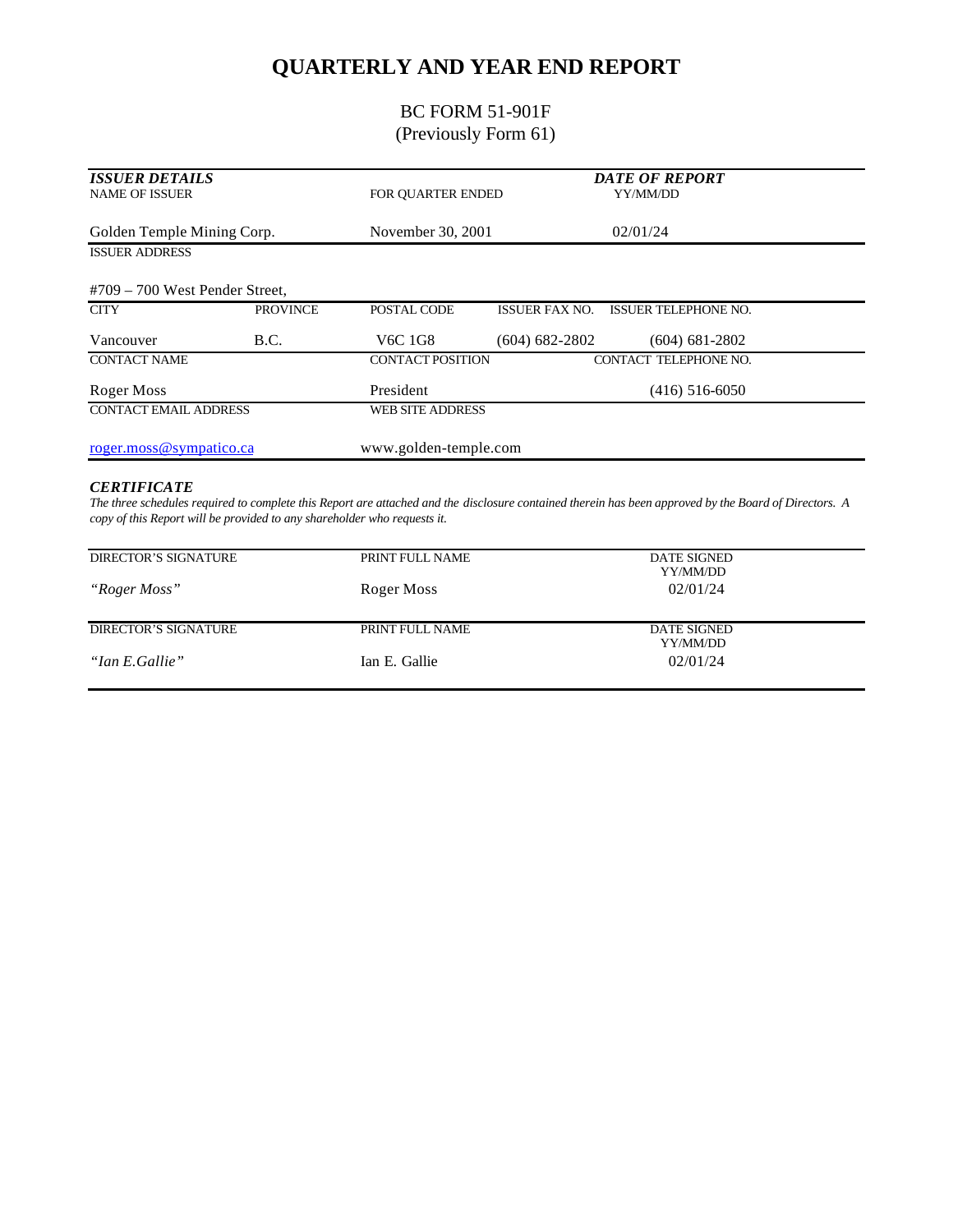Consolidated Balance Sheets November 30 and February 28, 2001

| <b>Nine Months Ended</b><br>November 30<br>2001 |                                                                                |  |
|-------------------------------------------------|--------------------------------------------------------------------------------|--|
|                                                 |                                                                                |  |
|                                                 |                                                                                |  |
| 230<br>\$                                       | 108,013                                                                        |  |
| 4,311                                           | 1,219                                                                          |  |
| 3,188                                           | 7,126                                                                          |  |
| 26,358                                          | 4,418                                                                          |  |
| 34,587                                          | 120,776                                                                        |  |
| 1,960                                           | 3,094                                                                          |  |
| 10,498                                          | 71,232                                                                         |  |
| \$                                              | 195,102                                                                        |  |
|                                                 |                                                                                |  |
|                                                 |                                                                                |  |
|                                                 | 31,514                                                                         |  |
|                                                 |                                                                                |  |
|                                                 |                                                                                |  |
|                                                 | 4,331,655                                                                      |  |
|                                                 | (4, 168, 067)                                                                  |  |
|                                                 | 163,588                                                                        |  |
|                                                 | 195,102                                                                        |  |
|                                                 | 47,045<br>71,136<br>\$<br>4,331,655<br>(4,355,746)<br>(24,091)<br>\$<br>47,045 |  |

| <b>Approved by the Directors:</b> | "Roger Moss" | "Ian E. Gallie" |
|-----------------------------------|--------------|-----------------|
|                                   | Roger Moss   | lan E. Gallie   |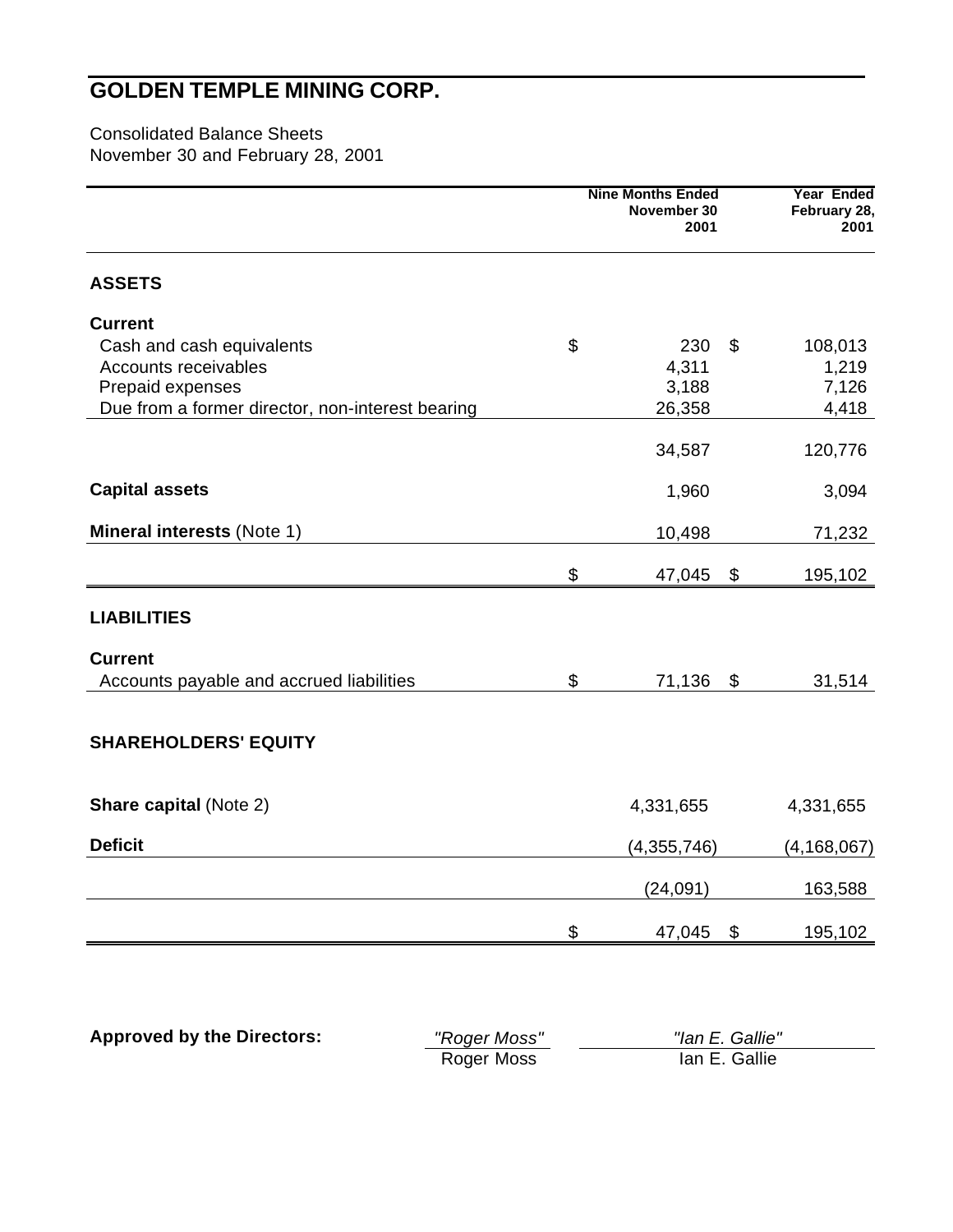Consolidated Statements of Operations and Deficit November 30, 2001 and 2000

|                                 | FOR THE THREE MONTHS<br><b>ENDED NOVEMBER 30</b> |             | FOR THE NINE MONTHS<br><b>ENDED NOVEMBER 30</b> |             |
|---------------------------------|--------------------------------------------------|-------------|-------------------------------------------------|-------------|
|                                 | 2001                                             | 2000        | 2001                                            | 2000        |
|                                 | \$                                               | \$          | \$                                              | \$          |
| Expenses                        |                                                  |             |                                                 |             |
| Amortization                    | 379                                              | 271         | 1,135                                           | 812         |
| General prospecting             | 9,707                                            | 20,776      | 39,700                                          | 33,513      |
| Professional fees               | 8,386                                            | 5,473       | 21,429                                          | 27,835      |
| Management fees                 | 10,993                                           | 7,500       | 28,993                                          | 22,500      |
| Office and sundry               | 5,691                                            | 4,739       | 14,105                                          | 10,967      |
| Promotion and travel            |                                                  | 6.249       | 1.835                                           | 21,826      |
| Rent                            | 1,395                                            | 1,500       | 4,395                                           | 4,500       |
| Shareholder information         | 1,743                                            | 590         | 4,613                                           | 9,041       |
| Telephone and fax               | 211                                              | 2,125       | 711                                             | 2,592       |
| Transfer agent and filing fees  | 1,750                                            | 1,159       | 7,997                                           | 12,812      |
| (Gain)/Loss on foreign exchange |                                                  |             |                                                 | (192)       |
|                                 | 40,255                                           | 50,382      | 124,913                                         | 146,206     |
| Mineral properties written off  | 68,745                                           |             | 68,745                                          |             |
|                                 | 109,000                                          | 50,382      | 193,658                                         | 146,206     |
| Revenue                         |                                                  |             |                                                 |             |
| Interest income                 | 40                                               | 914         | 5,979                                           | 3,285       |
| <b>Loss for the period</b>      | (108,960)                                        | (49, 468)   | (187, 679)                                      | (142, 921)  |
| Deficit, at beginning of period | (4,246,786)                                      | (3,752,349) | (4, 168, 067)                                   | (3,658,896) |
| Deficit, end of period          | (4,355,746)                                      | (3,801,817) | (4,355,746)                                     | (3,801,817) |
|                                 |                                                  |             |                                                 |             |
| Loss per share                  |                                                  |             | (0.01)                                          | (0.01)      |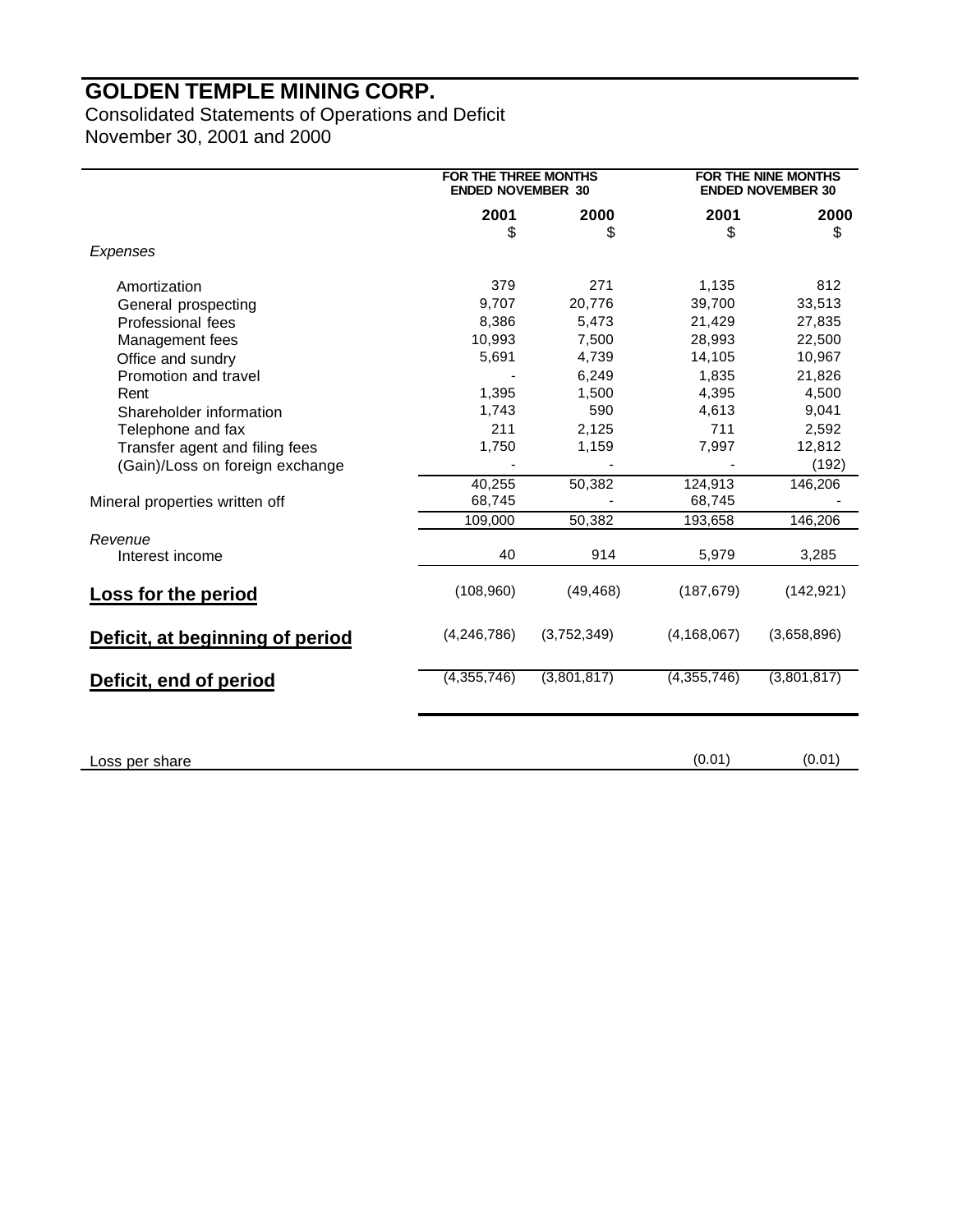#### Consolidated Statements of Changes in Cash Flows

November 30, 2001 and 2000

|                                                      | <b>FOR THE THREE MONTHS</b><br><b>ENDED NOVEMBER 30</b> |           | <b>FOR THE NINE MONTHS</b><br><b>ENDED NOVEMBER 30</b> |            |
|------------------------------------------------------|---------------------------------------------------------|-----------|--------------------------------------------------------|------------|
|                                                      | 2001                                                    | 2000      | 2001                                                   | 2000       |
|                                                      | \$                                                      | \$        | \$                                                     | \$         |
| Cash flows from operating activities                 |                                                         |           |                                                        |            |
| <b>Operations</b>                                    |                                                         |           |                                                        |            |
| Loss for the period                                  | (108,960)                                               | (49, 468) | (187, 679)                                             | (142, 921) |
| Add items not affecting cash                         |                                                         |           |                                                        |            |
| - mineral properties written off<br>- Amortization   | 68,745<br>379                                           | 271       | 68,745<br>1,135                                        | 812        |
|                                                      | (39, 836)                                               | (49, 197) | (117, 799)                                             | (142, 109) |
|                                                      |                                                         |           |                                                        |            |
| Changes in non-cash working capital                  |                                                         |           |                                                        |            |
| Accounts receivable and other current assets         | (1,797)                                                 | 10,226    | (3.092)                                                | (15, 232)  |
| Prepaid expenses                                     | 1,225                                                   | (12, 470) | 3,939                                                  |            |
| Due from related parties                             | 500                                                     | 13,338    | (22, 440)                                              | 6,331      |
| Accounts payables and accrued liabilities            | 35,348                                                  | 413       | 39,620                                                 | (38, 595)  |
|                                                      | 35,276                                                  | 11,507    | 18,027                                                 | (47, 496)  |
|                                                      | (4,560)                                                 | (37,690)  | (99, 772)                                              | (189, 605) |
| Cash flows from financing activities                 |                                                         |           |                                                        |            |
| Proceeds from shares issued net of issue cost        |                                                         |           |                                                        | 480.571    |
|                                                      |                                                         |           |                                                        | 480,571    |
| Cash flows from investing activities                 |                                                         |           |                                                        |            |
| Purchase of capital assets                           |                                                         |           |                                                        | (2,874)    |
| Mineral interest acquisition and exploration costs,  |                                                         |           |                                                        |            |
| Net of option payments received                      | (8,011)                                                 | (16, 893) | (8,011)                                                | (91, 237)  |
|                                                      | (8.011)                                                 | (16, 893) | (8,011)                                                | (94, 111)  |
| Increase (decrease) in cash and cash equivalents     | (12, 571)                                               | (54, 583) | (107, 783)                                             | (196, 855) |
| Cash and cash equivalents at the beginning of period | 12,801                                                  | 254,054   | 108,013                                                | 2,616      |
| Cash and cash equivalents at end of period           | 230                                                     | 199,471   | 230                                                    | 199,471    |